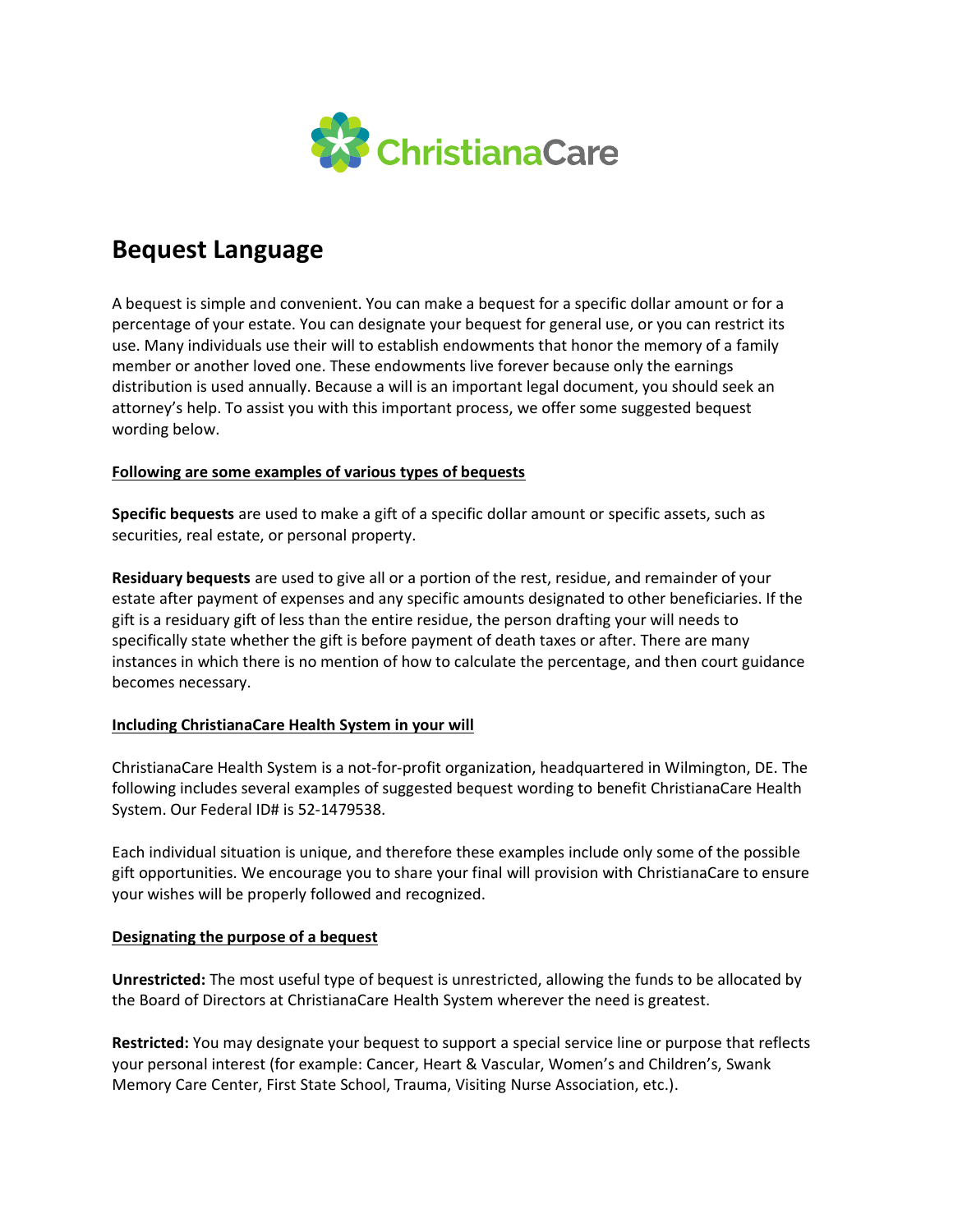If the bequest is restricted to a specific purpose, it is important the following wording be added at the end of the provision. This will ensure that, in the remote possibility a service area or specified purpose may cease to need funds in the future, an alternate use for the bequest may be determined.

"... for so long as the Board of Directors at ChristianaCare Health System determines that the need exists. Should the need no longer exist, said Board of Directors may, in its sole discretion, direct the use of my bequest for a purpose related as closely as possible to that stated above."

# **Sample language for specific amount for unrestricted purposes**

"I give, devise, and bequeath to ChristianaCare Health System the sum of \$\_\_\_\_\_\_\_ in cash or inkind (or \_\_\_\_\_\_\_\_ shares of \_\_\_\_\_\_\_\_stock or other security) to be used at the discretion of the Board of Directors for the general purposes of ChristianaCare Health System."

# **Sample language for percentage of estate for unrestricted purposes**

"I give, devise, and bequeath to ChristianaCare Health System percent (%) of the rest, residue, and remainder of my estate as an unrestricted gift to be used at the discretion of the Board of Directors for the general purposes of ChristianaCare Health System."

# **Sample language for specific amount for specific purpose**

To assist you with your plans, Amy Bielicki, Director of Development, at 302-327-3337 or [Amy.Bielicki@ChristianaCare.org,](mailto:Amy.Bielicki@ChristianaCare.org) can provide sample language for the program or area you wish to support. This is available to you without obligation.

"I give, devise, and bequeath to ChristianaCare Health System the sum of \$\_\_\_\_\_\_\_ in cash or inkind (or \_\_\_\_\_\_\_\_\_\_ shares of \_\_\_\_\_\_\_\_\_\_\_stock) to be used for \_\_\_\_\_\_\_\_\_\_\_\_\_\_\_\_\_\_\_\_\_\_\_\_\_ at ChristianaCare Health System.

If changed circumstances should at some future time make it impractical to continue using the income from the Fund for the purpose designated, then the ChristianaCare Health System Board of Directors may redesignate the purpose to adhere as closely as possible to my original intent."

## **Sample language for percentage of estate for specific purpose**

"I give, devise, and bequeath to ChristianaCare Health System \_\_\_\_\_ percent (%) of the rest, residue, and remainder of my estate to be used for \_\_\_\_\_\_\_\_\_\_\_\_\_\_\_\_\_\_\_\_\_\_\_\_\_\_\_\_\_ at ChristianaCare Health System.

If changed circumstances should at some future time make it impractical to continue using the income from the Fund for the purpose designated, then the ChristianaCare Health System Board of Directors may redesignate the purpose to adhere as closely as possible to my original intent."